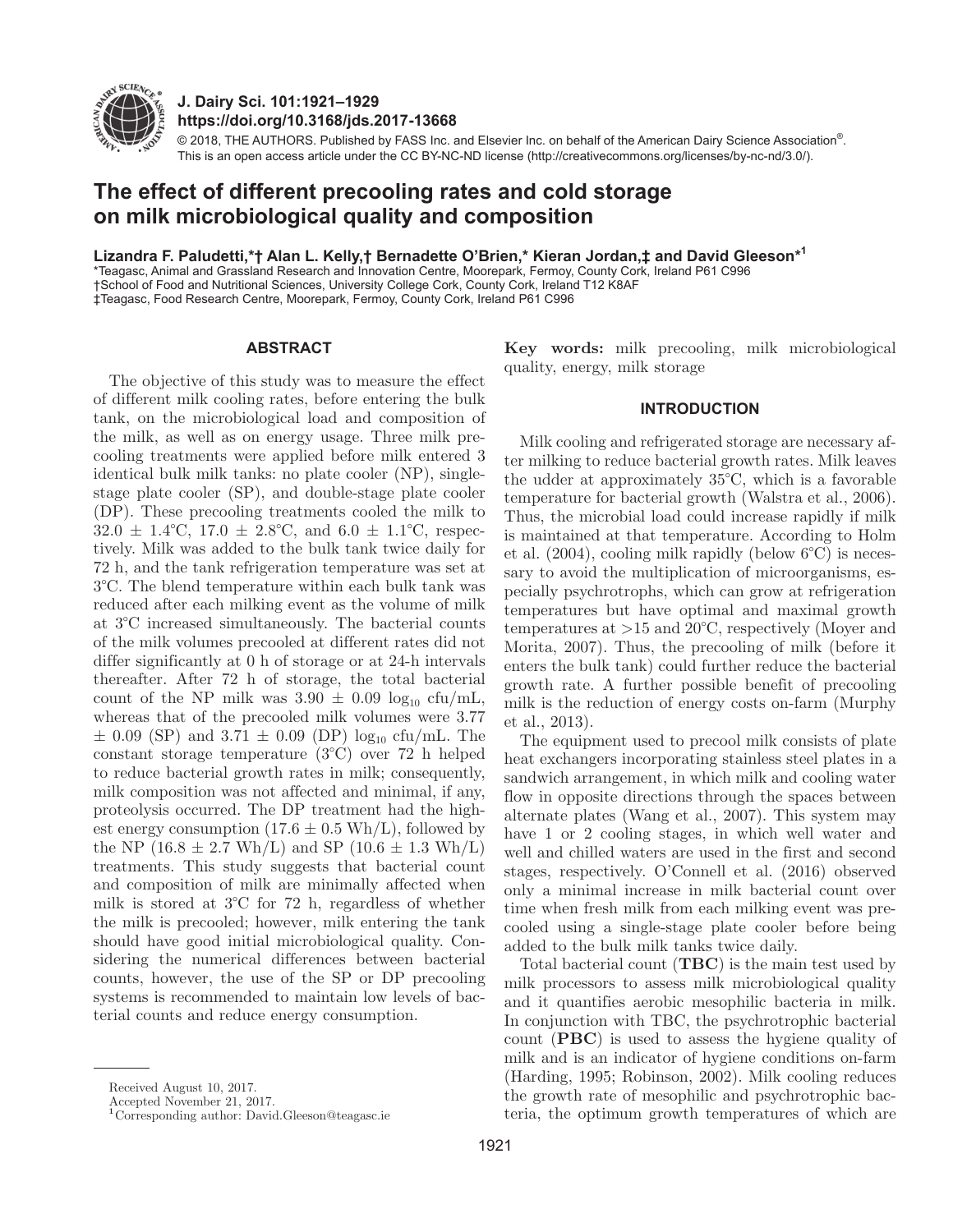between 20 and  $45^{\circ}$ C and  $\lt 7^{\circ}$ C, respectively (Frank and Yousef, 2004; Willey et al., 2008). Thermoduric and thermophilic bacteria are the other relevant groups of bacteria that are measured in milk. These bacteria are important because they can survive thermal treatments such as those frequently applied in dairy processing to reduce bacterial numbers (e.g., pasteurization; Murphy et al., 1999; Robinson, 2002). The main sources of those bacteria are in the cows' environment, because their vegetative cells and spores can be present in feed, forage, bedding material, dust, feces and soil (Scheldeman et al., 2005; Gleeson et al., 2013). *Clostridium perfringens* and *Clostridium botulinum* are the pathogenic thermoduric bacteria of most relevance to the dairy industry because of their heat-resistant spores and toxins (Wrigley, 1994; Fernandes, 2009).

Some mesophilic, psychrotrophic, thermoduric, and thermophilic bacterial strains have the ability to produce lipases and proteases. These enzymes hydrolyze fat and protein, resulting in sensorial defects and altering the physico-chemical properties and processability of milk (Chen et al., 2003; Deeth, 2006). Lipolytic activity produces flavors described as rancid and bitter (Deeth, 2006) and could, for example, result in loss of foaming and creaming ability during butter manufacture (Shelley et al., 1987). Celestino et al. (1997) reported that reconstituted UHT milk powder manufactured using 4-d-old raw milk had rancid and bitter flavors compared with UHT milk powder produced using fresh raw milk, probably due to bacterial protease and lipase activity. Therefore, the control of bacterial numbers in milk helps to preserve milk functionality, allowing the production of a range of dairy products in accordance with specific quality parameters.

The aim of this study was to investigate the effect of precooling milk at different rates on the microbiological quality and composition of milk, as well as on energy usage. This study was conducted in a manner that mimicked on-farm milk production conditions: morning and evening milkings, similar milk storage conditions, and use or not of precooling systems.

#### **MATERIALS AND METHODS**

## *Experimental Design*

This experiment was carried out in the dairy parlor at the Teagasc Animal and Grassland Research and Innovation Centre, Moorepark, Cork, Ireland. Springcalving dairy cows  $(n = 210)$  were milked in a 30-unit side-by-side milking parlor, twice daily over two 3-wk periods, with milking commencing at 0700 and 1430 h. Period 1 extended from June 13 to July 2, 2016, and period 2 extended from July 25 to August 13, 2016. Before milking, cows' teats were washed and disinfected with chlorhexidine foam teat cleaner (Deosan Teatfoam Advance AG104, Sealed Air, Johnson Diversey Ltd., Dublin, Ireland) and dried using individual paper towels. The milk was transferred from clusters through 16-mm (internal diameter) milk tubes to a mid-level milk line (72 mm, internal diameter), with a milk lift of 1.5 m. The milk was collected in a receiver jar and pumped through a 48-mm stainless steel pipe, using a variable speed milk pump, to the bulk milk tanks (Figure 1). Once the milk flow rate dropped to 0.2 kg/ min, clusters were automatically removed, with a delay time of 20 s. A system to individually wash and disinfect each cluster between each individual cow milking (Cluster Cleanse, Dairymaster, Causeway, Kerry, Ireland) was used. After each milking, the milking equipment was rinsed with water (14 L per milking unit), followed by a hot (75°C) liquid detergent sterilizer wash (Liquid Gold, Dairymaster) circulated for 8 to 10 min in the milk line. Following this, the milking equipment was rinsed twice, and the final rinse contained peracetic acid (0.3–0.5% concentration). An acid-descale (Extrastrong descaler, Dairymaster) was incorporated into the wash regime before the detergent cycle once a week.

The volume of milk collected during each milking was distributed equally into 3 identical bulk milk tanks. The milk line for each bulk tank was fitted with shut-off valves, which were used to control the milk flow rate and guarantee an equal distribution of milk to the tanks. Each bulk tank had capacity of 4,000 L (Swiftcool, Dairymaster) and was fitted with a 5.5-Hp condensing unit. A screen on the front of each tank displayed the milk temperature, time, and milk volume. The milk was cooled to 3°C within the tanks and stored for up to 72 h from once the first milking entered the tank. Approximately 800 and 500 L of milk were added to each bulk milk tank during the morning and afternoon milkings, respectively. At the end of each 72-h storage period, the milk was collected and the bulk milk tanks were washed using a hot detergent/sterilizer wash (50°C). This was followed by a cold-water rinse and an additional rinse containing peracetic acid. An acid-descale wash product was used at every third wash.

Before entering the bulk tanks, the milk underwent 1 of 3 precooling treatments: no precooling (**NP**), singlestage (**SP**), or double-stage (**DP**) plate cooling (Figure 1). In the NP treatment, the ground water line was closed; therefore, no precooling was undertaken in that treatment. In the SP treatment (37 plates), the milk exchanged heat with ground water at approximately 15°C. In the DP treatment (45 plates), the milk was cooled in 2 stages; in the first stage, ground water was used (at approximately 15°C) and in the second stage,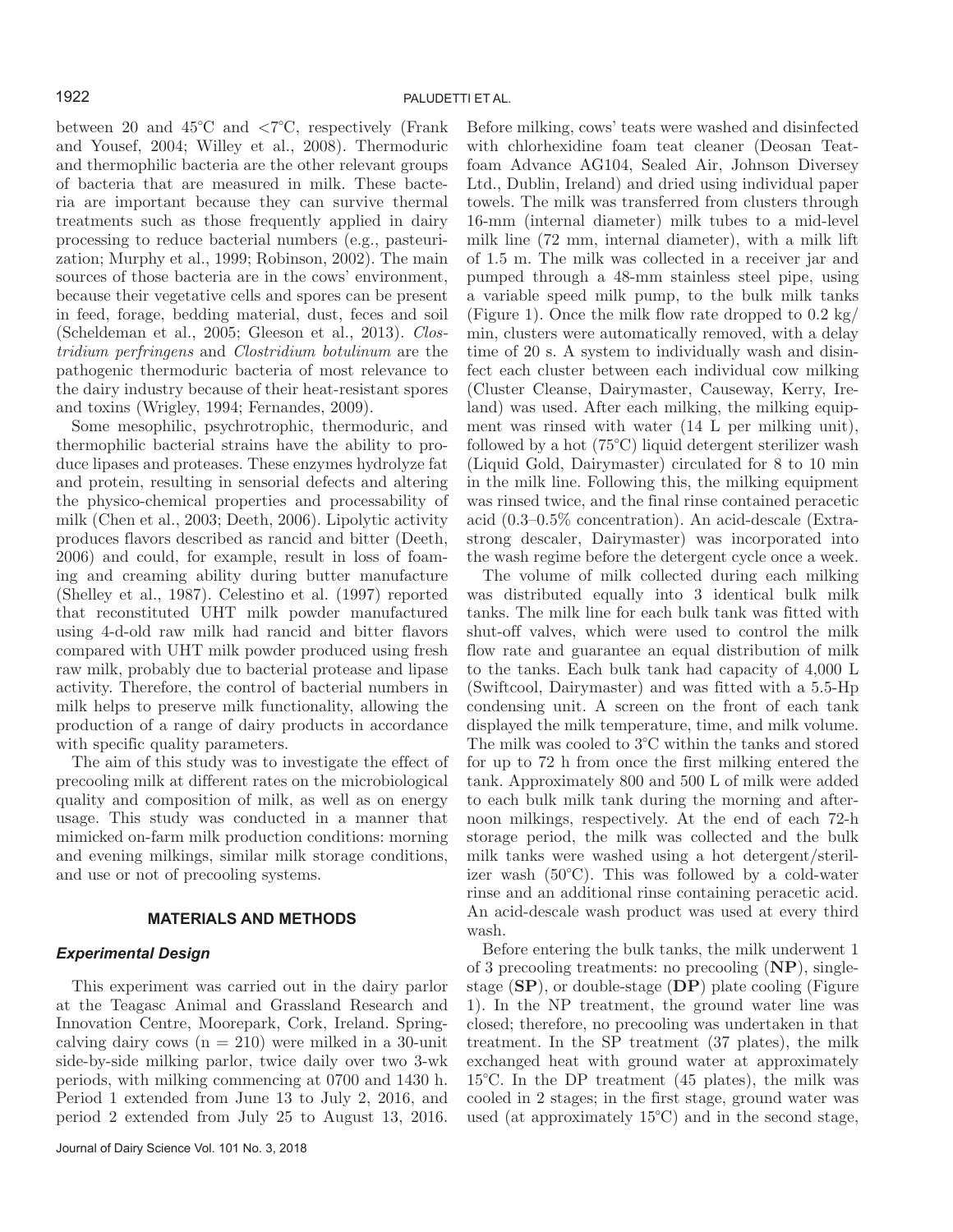ice water (at approximately 0°C) was used. Ice water was produced in an ice bank, a system with external melting ice on a coil thermal storage unit with an inline coil array. In the NP, SP, and DP treatments, the milk entered the bulk tanks at average temperatures of  $32 \pm 1.4$ °C,  $17 \pm 2.8$ °C, and  $6 \pm 1.1$ °C, respectively. The temperature and volume of milk in each tank was recorded by an integrated system (Swiftcool, Dairymaster) and transmitted via Global System for Mobile communications (GSM) technology to a computer over the two 3-wk trial periods.

## *Milk Sampling*

During each milking, a milk sample was collected from the milk line using a sterile Durham flask surrounded by ice to assess the quality of milk entering the tanks. After the initial morning milking, duplicate milk samples (30 mL) were collected from each bulk tank once the milk temperature within each tank reached 3°C, corresponding to 0-h samples (one milking). The subsequent samples (24, 48, and 72 h) were collected before the addition of each subsequent morning milk on subsequent days, when the bulk tanks contained milk from 2, 4, and 6 milkings, respectively. Before sample collection, the milk was agitated at 24 rpm for 1 min, and samples were collected from the top viewing inlet using sterilized sample dippers. Samples were transported to the laboratory in ice boxes, delivered within 30 min of collection, and analyzed. One sample from each tank was used for microbiological analysis and the other for compositional analysis and SCC.

## *Microbiological Analysis*

Immediately on delivery to the laboratory, raw milk samples collected every 24 h were tested in duplicate for a range of bacteria. All the microbiological analyses were performed according to the *Standard Methods for the Examination of Dairy Products* (Wehr and Frank, 2004). The TBC, PBC, thermoduric (laboratory pasteurization count, **LPC**), and thermophilic (**THERM**) bacterial counts were estimated using Petrifilm aerobic count plates, a ready-to-use medium (3M, Technopath, Tipperary, Ireland). Samples tested for LPC were pasteurized at 63°C for 30 min, with an additional 5 min that allowed time for the samples to reach the required temperature (Frank and Yousef, 2004); after



Figure 1. Experimental setup using 3 precooling systems: no plate cooler, single-stage plate cooler, and double-stage plate cooler. GW = ground water.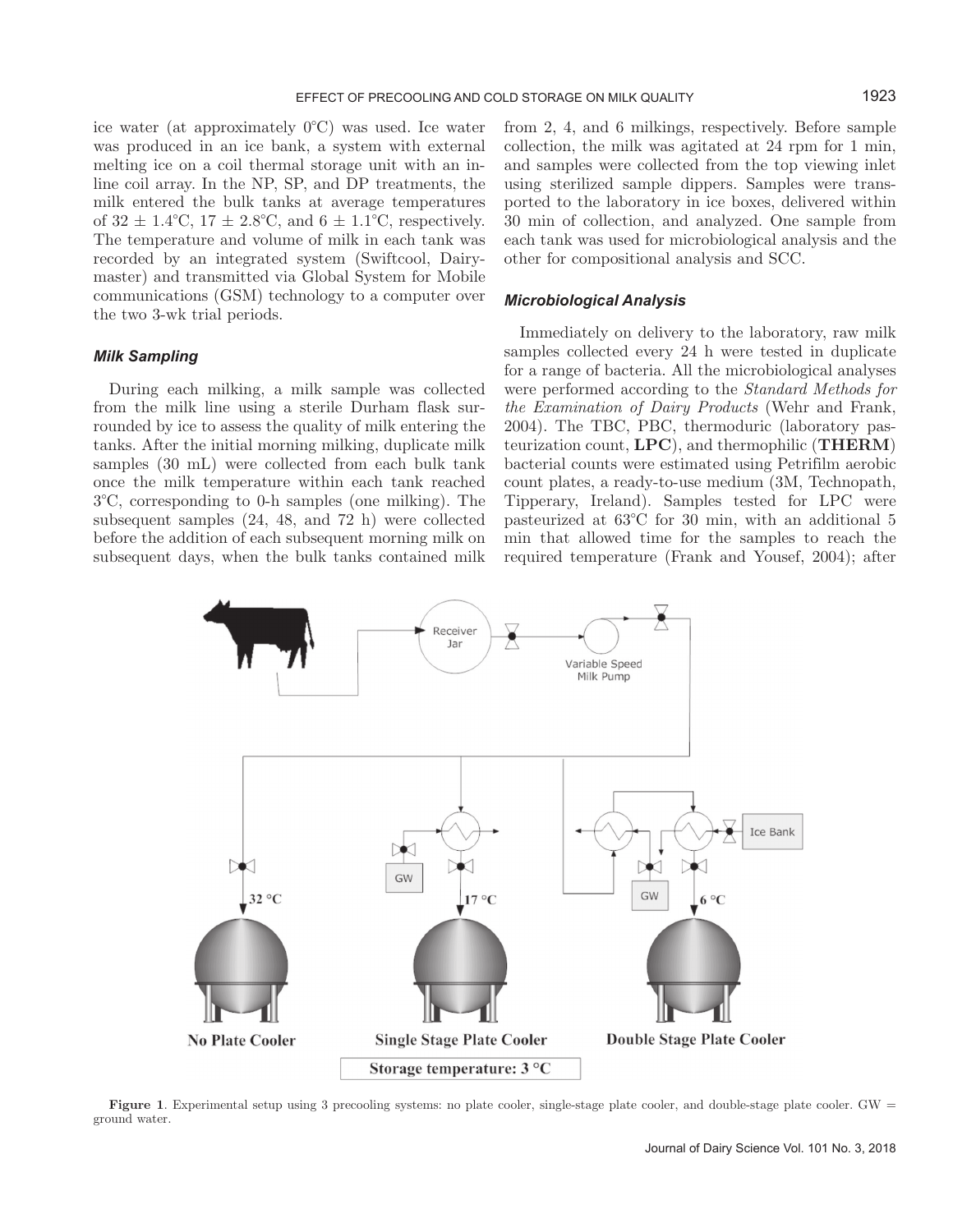heating, the samples were cooled to 10°C in iced water before testing. Samples tested for TBC and LPC were incubated for 48 h at 32°C (Laird et al., 2004; Pantoja et al., 2009; O'Connell et al., 2016), whereas samples tested for PBC and THERM were incubated at 7  $\pm$ 1°C for 10 d and at 55°C for 48 h, respectively (Frank and Yousef, 2004). We are aware that using Petrifilm plates at 7°C or 55°C is outside the validated range. However, a pretrial experiment for THERM indicated that, at the same dilution, plate count agar plates were uncountable due to bacterial colonies spreading over the surface of agar plates, whereas Petrifilm plates were countable (data not shown). In other studies, Petrifilm plates have been used for PBC at 7°C (Ramsahoi et al., 2011). The number of bacterial colonies was assessed using a Petrifilm Plate Reader (3M, Technopath). The lipolytic bacterial count (**LIP**) was performed by spread-plating 100  $\mu$ L of the appropriate dilutions on tributyrin agar with added glyceryl tributyrate (0.01 mL/mL of agar prepared; Sigma Aldrich, Dublin, Ireland). The proteolytic bacterial count (**PROT**) was estimated by spread-plating  $100 \mu L$  of the diluted sample on calcium caseinate agar with added skim milk powder (2.5 mg/mL of agar; Merck, Darmstadt, Germany). For both methods, samples tested were incubated at 37°C for 48 h. Lipolytic bacteria colonies were identified as colonies surrounded by a clear zone in a turbid medium, whereas proteolytic bacteria colonies were identified as colonies surrounded by a clear zone in an opaque medium.

The sulfite-reducing *Clostridia* count (**SRC**) was assessed by pour-plating 1 mL of diluted sample in iron sulfite agar and incubating plates under anaerobic conditions for 72 h at 37°C, in accordance with ISO standard 15213 (ISO, 2003). Presumptive SRC colonies were identified as black colonies.

## *Composition and SCC*

Raw milk samples collected every 24 h had their composition (fat, protein, lactose, and TS contents) and SCC determined using a Fossomatic FC (Foss Electric, Hillerød, Denmark) within 24 h after arrival in the laboratory.

## *Peptide Profiles*

Milk samples were collected from the bulk milk tanks at 0 and 72 h to obtain the peptide profiles. Trichloroacetic acid (TCA) was used to extract the nonprotein fraction of the milk samples, according to the extraction procedure described in IDF method 20-4 (IDF, 2001). The extracts were not diluted but were filtered using  $0.45$ - $\mu$ m syringe cellulose filters (25 mm diameter, Chromafil Xtra RC-45/25, Macherey-Nagel, Dublin, Ireland). The HPLC equipment used was an Agilent 1200s system (Agilent Technologies, Santa Clara, CA), with quaternary pump and multi-wavelength detector. A Zorbax 300SB column (4.6 mm internal diameter × 150 mm; Agilent Technologies) was used to perform the separation of milk peptides. The gradient elution and peak detection methodology was an adaptation of the methodology of Rohm et al. (1996). Samples were injected onto the column  $(50 \mu L)$  in duplicate and the flow rate was 0.50 mL/min.

### *Assessment of Electricity Consumption*

The energy consumption of each treatment, expressed in Watt-hours (Wh), was measured as the energy usage of each bulk milk tank when each of the precooling treatments was applied. For the DP treatment, the energy usage of the ice bank was also considered. Energy usage was assessed using energy analyzers (EM24 DIN) and Digi Connect wireless WAN cellular routers (Carlo Gavazzi Automation SpA, Lainate, Italy), which measured and transmitted the energy data, respectively. The cumulative energy usage was recorded every 1 min using the software program Powersoft (Carlo Gavazzi Automation SpA).

## *Statistical Analysis*

This study was carried out following a Latin square design with repeated measures, in which samples were collected every 24 h, and each bulk tank  $(n = 3)$  received a different precooling treatment (NP, SP, DP) in each week  $(n = 3)$ . Each Latin square was conducted over two 3-wk periods.

Least squares means for the main effects of period, week, storage time, and precooling system, as well as the interaction between storage time and precooling system, were calculated using the MIXED procedure in SAS 9.3 (SAS Institute Inc., Cary, NC). The fixed effects included in each model were period (1 and 2), week (1, 2, and 3), precooling system (NP, SP, and DP), and storage time (0, 24, 48, and 72 h). Repeated-measures models were used to account for correlations between time points. Tank within week was considered the experimental unit. The response variables were TBC, PBC, LPC, THERM, PROT, LIP, SRC, SCC, and fat, protein, lactose, and TS contents. Residual checks were made to ensure that the assumptions of the analysis were met. Where appropriate, log-transformation was used to correct distributional issues. The Tukey test (at 5% error probability) was used to compare the means for all variables.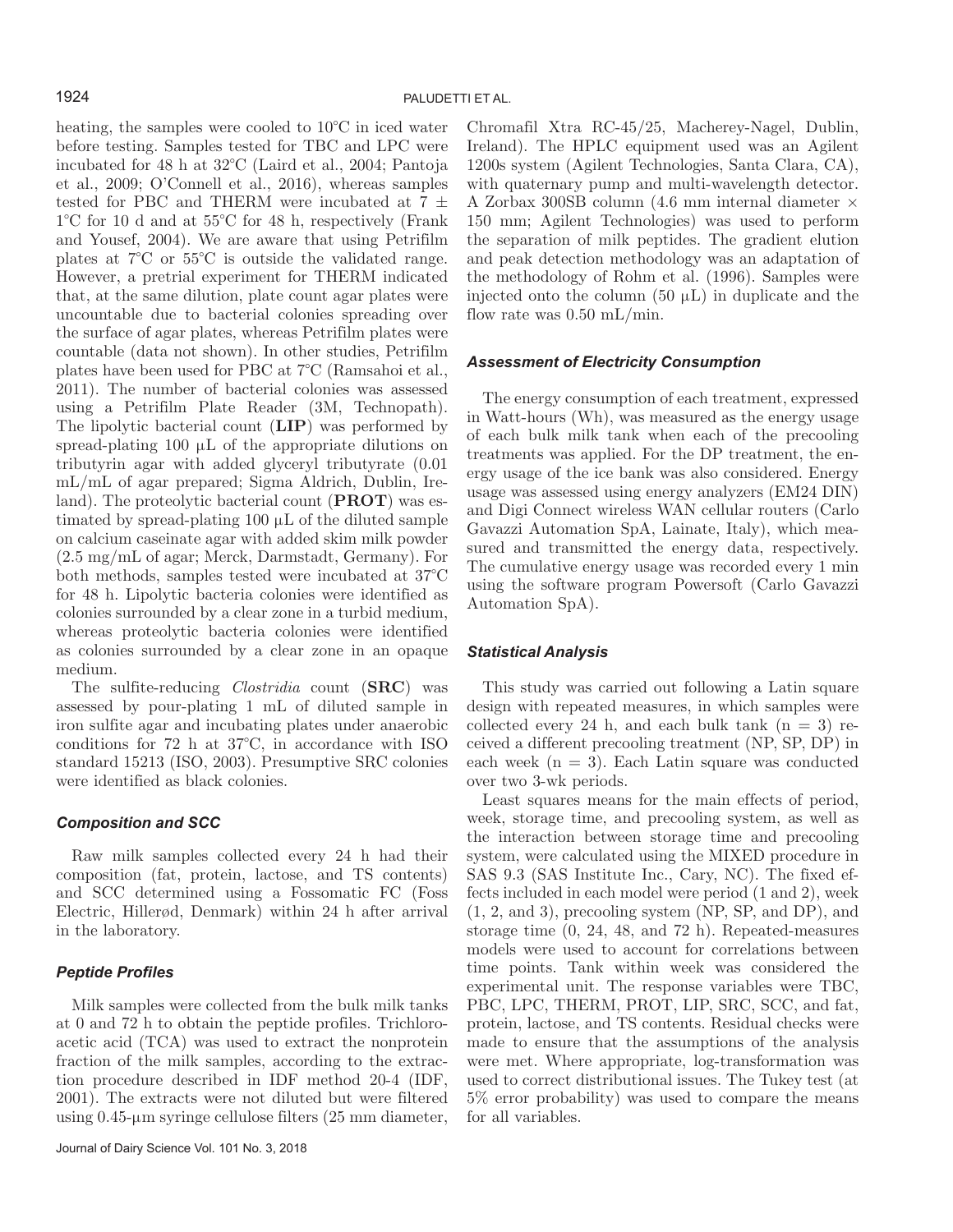## **RESULTS AND DISCUSSION**

#### *Microbiological Analysis*

During the first milking occasion on the first day of each trial week, a milk sample was collected from the milk line before distribution of the milk to each bulk tank. The average  $(\pm SD)$  TBC of those milk samples was  $3.35 \pm 0.29$  log<sub>10</sub> cfu/mL, indicating that milk of good microbiological quality was produced. The TBC least squares means of milk samples from each bulk tank collected at 0 h (after first milking) was  $3.54 \pm$  $0.05 \log_{10} c \text{fu/mL}$ . The similarity between the 2 TBC levels for those samples indicated that the precooling treatments did not affect the microbiological load and that milk of good microbiological quality entered each tank. The average  $(\pm SD)$  TBC of the milk line over 72 h of storage and the 2 trial periods was  $3.55 \pm 0.26$ log cfu/mL. Good hygiene practices (e.g., teat preparation, individual cluster cleaning between milkings, and equipment wash routines) contributed to the high quality of the milk entering the bulk milk tanks.

The TBC levels at 0 h for NP, SP, and DP were 3.55, 3.57, and  $3.50 \pm 0.09 \log_{10} \text{cfu/mL}$ , respectively; the PBC least squares means were 3.11, 3.04, and  $3.07 \pm 0.11 \log_{10} \text{cfu/mL}$ ; the LIP least squares means were 3.24, 3.26, and  $3.28 \pm 0.10 \log_{10} c \text{fu/mL}$ ; and the PROT least squares means were 3.20, 3.14, and 3.24  $\pm$  0.07 log<sub>10</sub> cfu/mL, respectively (Figure 2). The differences in the time required to cool the milk to 3°C (within the bulk tanks) were expected to affect those initial bacterial counts of the milk volumes; however, the bacterial counts were not significantly different (*P* > 0.05). The NP, SP, and DP treatments precooled the milk to average  $(\pm SD)$  temperatures of  $32.0 \pm 1.4$ °C,  $17.0 \pm 2.8$ °C, and  $6.0 \pm 1.1$ °C, respectively; and the average time taken to cool milk to 3°C within the bulk milk tanks on the first morning milking on each week was approximately 2 h, 1 h, and 20 min, respectively. Given the low initial bacterial counts, the difference in these bulk tank-cooling times was not sufficient to result in different bacterial levels at 0 h.

The different precooling treatments also did not affect any of the bacterial counts over the storage time up to 72 h  $(P > 0.05,$  Table 1). The volume of milk stored at 3°C increased in each bulk tank after each milking, resulting in a decrease in the blend temperature within the tanks over time. After the first 2 milking occasions, the milk volume produced at subsequent milkings blended with a higher volume of milk previously cooled to 3°C; consequently, the milk was cooled faster than that from the first 2 milking events. Therefore, the maintenance of low temperatures within the bulk tanks did not allow for significant increases in bacterial num-



**Figure 2**. Effect of storage time and different precooling systems (● no plate cooler; ■ single-stage plate cooler; and ▲ double-stage plate cooler) on (A) total, (B) psychrotrophic, (C) lipolytic, and (D) proteolytic bacterial counts  $(\pm SD)$  in milk stored for 72 h.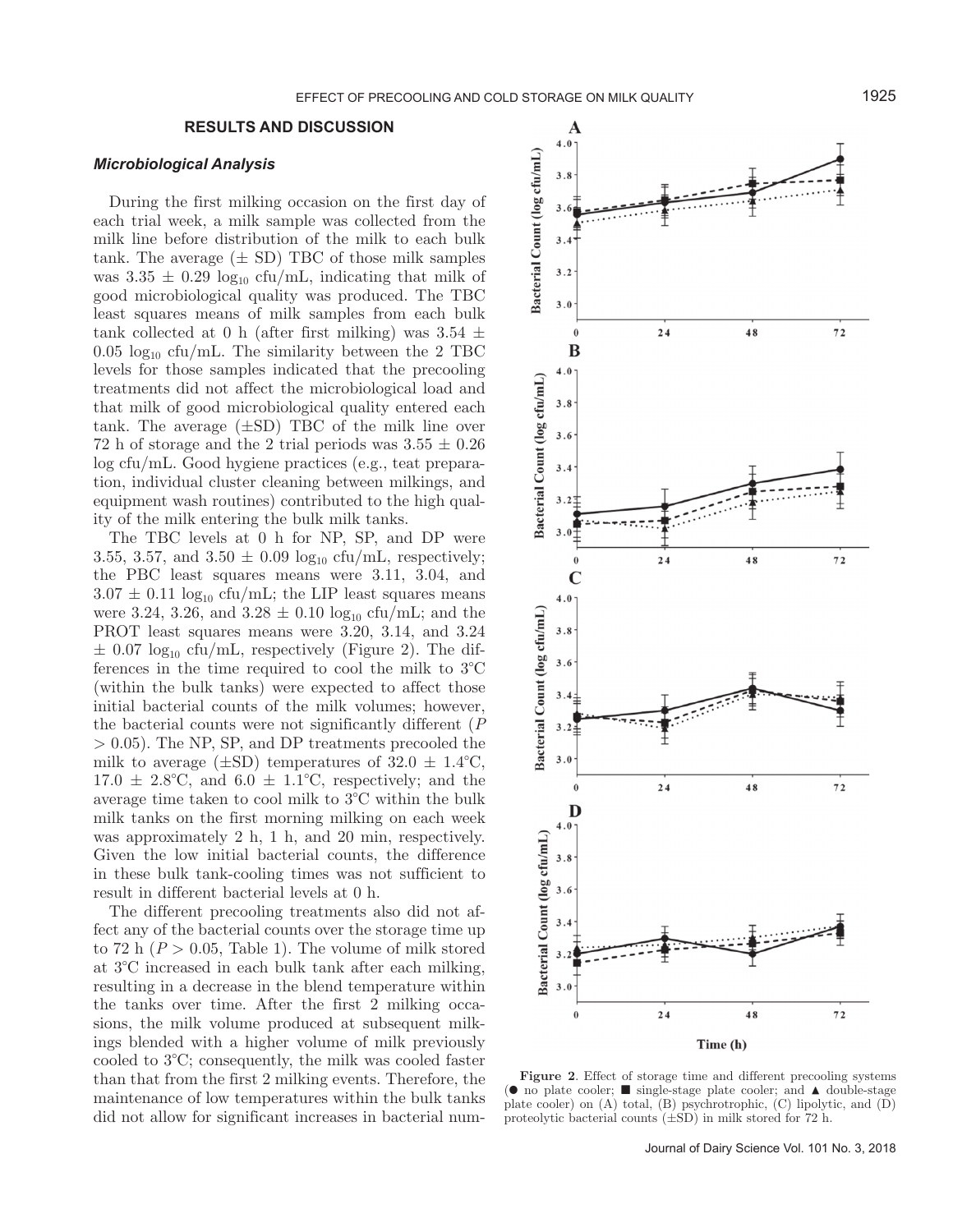## 1926 PALUDETTI ET AL.

**Table 1**. Significance of the main effects of period  $(2 \times 3 \text{ wk})$ , week  $(6 \text{ wk})$ , storage time  $(72 \text{ h})$ , and precooling systems (no plate cooler, single-stage plate cooler, and double-stage plate cooler), as well as the interaction between storage time and precooling system on bacterial counts of milk samples

| Bacterial count <sup>1</sup> | $P$ -value |       |                 |                      |                                            |
|------------------------------|------------|-------|-----------------|----------------------|--------------------------------------------|
|                              | Period     | Week  | Storage<br>time | Precooling<br>system | Precooling system<br>$\times$ Storage time |
| TBC                          | 0.23       | 0.02  | 0.004           | 0.61                 | 0.93                                       |
| <b>PBC</b>                   | 0.002      | 0.18  | < 0.001         | 0.68                 | 0.99                                       |
| LIP                          | 0.08       | 0.005 | 0.05            | 1.00                 | 0.96                                       |
| PROT                         | 0.30       | 0.05  | 0.03            | 0.77                 | 0.92                                       |
| LPC                          | 0.82       | 0.42  | 0.20            | 0.71                 | 0.38                                       |
| <b>THERM</b>                 | 0.79       | 0.08  | 0.70            | 0.12                 | 0.69                                       |

 ${}^{1}$ TBC = total bacterial count, PBC = psychrotrophic bacterial count, LIP = lipolytic bacterial count, PROT

= proteolytic bacterial count, LPC = thermoduric (laboratory pasteurization) bacterial count, and THERM

 $=$  thermophilic bacterial count.

bers in the milk; consequently, the precooling system had no significant effect on bacterial counts over time. However, after 72 h, we observed a numerical difference between the bacterial counts in milks subjected to different precooling treatments (Figure 2). After 72 h, TBC and PBC (least squares means) in milk that was not precooled were  $3.90 \pm 0.09$  and  $3.38 \pm 0.11$  log<sub>10</sub> cfu/mL, respectively. The SP milk precooled had TBC and PBC (least squares means) of  $3.77 \pm 0.09$  and  $3.28$  $\pm$  0.11 log<sub>10</sub> cfu/mL, and that precooled using DP had similar TBC and PBC:  $3.71 \pm 0.09$  and  $3.25 \pm 0.11$  $log_{10}$  cfu/mL, respectively.

Storage time affected TBC, PBC, and PROT (*P* = 0.004,  $P < 0.001$ , and  $P = 0.03$ , respectively, Table 1), which were  $3.54 \pm 0.05$ ,  $3.07 \pm 0.06$ , and  $3.19 \pm 0.06$ 0.04  $\log_{10}$  cfu/mL at 0 h; and 3.79  $\pm$  0.05, 3.30  $\pm$  0.06, and  $3.36 \pm 0.04 \text{ log}_{10} \text{ cftu/mL}$  after 72 h, respectively (least squares means across precooling treatments). The increases in TBC and PBC were not considered biologically relevant because both were well below the European thresholds determined in document EC no 853/2004 [European Commission, 2004; TBC: 5.00  $\log_{10}$  cfu/mL  $(1.00 \times 10^5 \text{ cftu/mL});$  PBC:  $4.22 \log_{10} \text{ cftu/}$ mL (16,666 cfu/mL)] and typical TBC limits applied by some milk processors [e.g., 4.70  $log_{10}$  cfu/mL (5.00  $\times$  10<sup>4</sup> cfu/mL). The least squares means of PROT and LIP levels at 72 h (3.36  $\pm$  0.04 log<sub>10</sub> cfu/mL and  $3.34 \pm 0.06 \log_{10} \text{cftm}$ . respectively) were also not considered relevant as both were well below the limit suggested by Vyletelova et al. [2000; 4.65  $log_{10}$  cfu/ mL (44,668 cfu/mL), for each]; those authors suggested that LIP and PROT should be below this level to avoid the production of heat-resistant hydrolytic enzymes when milk is destined for dairy product manufacture, because such enzyme activities could result in loss of milk functional properties and sensory defects.

The PBC was different between the 2 trial periods  $(1 \text{ and } 2; P = 0.002, \text{ Table } 1), \text{ whereas TBC and LIP}$ varied between weeks  $(P = 0.02$  and  $P = 0.005$ , respectively, Table 1). Variations in bacterial population in milk at different periods could be related to the cows' health status (e.g., mastitis) or different bacteria strains present in the cows' environment (e.g., feed; Lafarge et al., 2004).

The LPC and THERM counts did not differ between periods and weeks, and storage time and precooling systems did not affect their levels  $(P > 0.05,$  Table 1). At 0 and 72 h, the least squares means of LPC were 0.80 and  $0.83 \pm 0.11 \log_{10} \text{ctu/mL}$ , whereas THERM counts were 0.85 and 0.64  $\pm$  0.13 log<sub>10</sub> cfu/mL, respectively. A typical industry LPC specification can range from 2.70 to 3.00  $log_{10}$  cfu/mL (500 to 1,000 cfu/mL), although there are no European legislation thresholds or dairy processor specifications for thermophilic bacteria in milk. According to Byrne and Bishop (1991), some species of *Micrococcus* do not grow well on Petrifilm, although those authors concluded that Petrifilm aerobic count plates are a suitable alternative to agar plates for determination of LPC. The SRC levels varied between 0 and 1  $\log_{10}$  cfu/mL (10 cfu/mL), indicating a low level of contamination with those organisms. Because of the low incidence, we could not determine the influence of storage and production conditions on these bacteria.

The milk volumes stored in the 3 tanks had low bacterial growth rates, indicating that the storage temperature was effective in preventing an increase in bacterial numbers in the milk over the storage period. O'Connell et al. (2016) stored milk in bulk milk tanks for over 96 h at 2 or 4°C and observed similar results to this study. In that study, milk stored at 2 or 4°C for over 72 h had average TBC, PBC, PROT, and LIP of 3.58, 3.11, 2.94, and 2.91  $log_{10}$  cfu/mL, respectively. As well as the storage temperature, the initial microbial load of the milk will influence the microbial load over storage (Guinot-Thomas et al., 1995). Therefore, milk entering the tank has to be of high microbiological quality to obtain bacterial counts similar to those obtained after the storage period in the present study. Thus, to minimize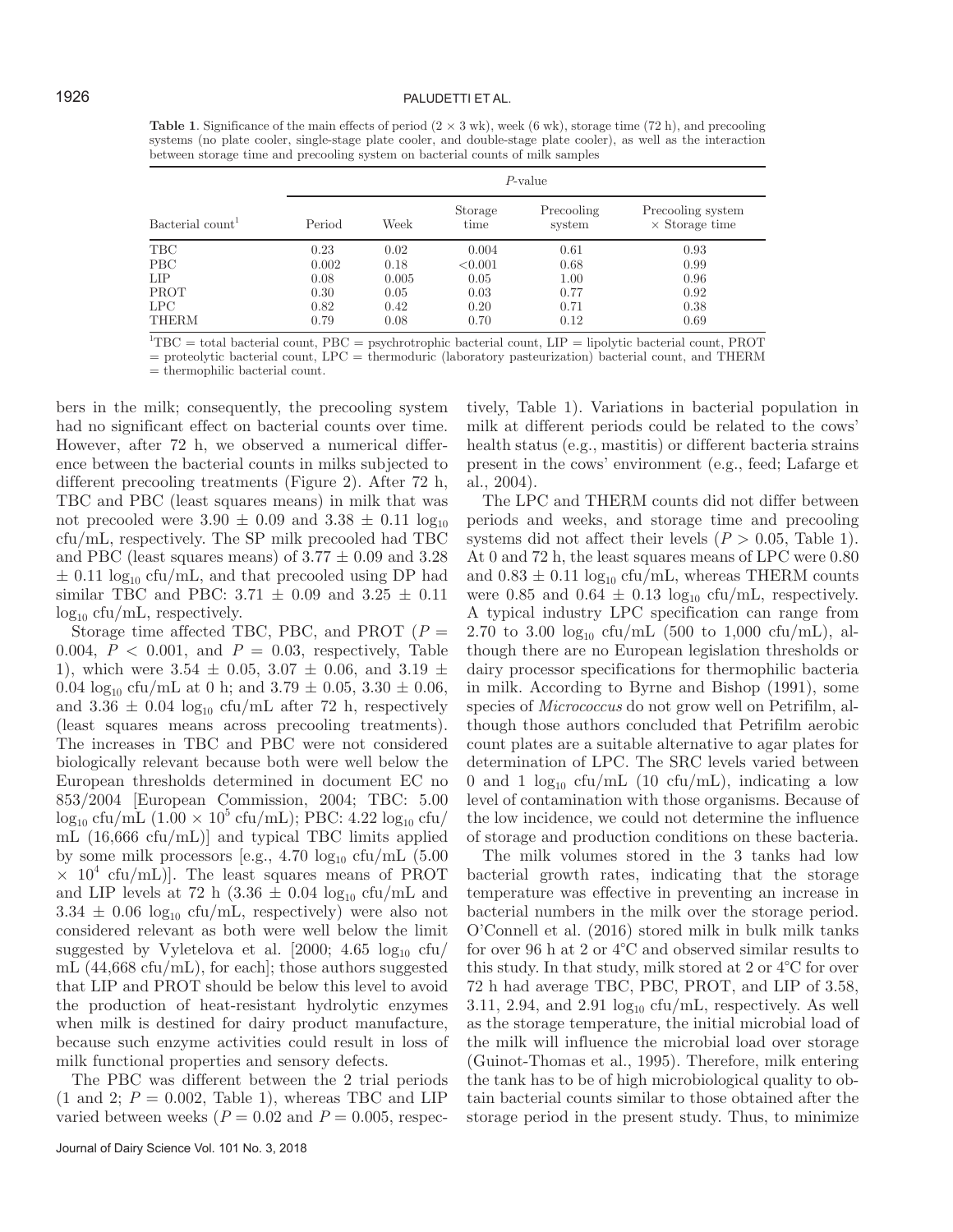bacterial growth in milk during storage, it is important that appropriate cleaning practices (for milking equipment and cows) be carried out during milking.

## *Composition and SCC*

The average (±SD) fat, protein, lactose, and TS contents of the sample collected from the milk line after the first milk occasion (first day of each trial week) were  $4.52 \pm 0.26$ ,  $3.58 \pm 0.09$ ,  $4.76 \pm 0.18$ , and  $13.36$  $\pm$  1.93%, respectively. After the first morning milking, the milk samples (0 h) precooled at different rates had average  $(\pm SD)$  fat, protein, lactose, and TS contents similar to those in the milk line sample:  $3.49 \pm 0.09$ ,  $3.63 \pm 0.06$ ,  $4.81 \pm 0.06$ , and  $12.53 \pm 0.10\%$  (NP treatment);  $3.48 \pm 0.16$ ,  $3.62 \pm 0.05$ ,  $4.82 \pm 0.06$ , and  $12.52$  $\pm$  0.17% (SP treatment); and 4.14  $\pm$  0.22, 3.59  $\pm$  0.07,  $4.76 \pm 0.08$ , and  $13.12 \pm 0.21\%$  (DP treatment), respectively. These results, compared with the milk line results, indicate that the precooling treatments did not affect the milk composition as would have been expected. The differences in the fat contents noted could be due to fat distribution when sampling.

The precooling treatments had no effect on milk composition  $(P > 0.05)$ , and storage time did not affect fat, protein, or TS content  $(P > 0.05)$ . After the 2 milking occasions on the first day, the contents of fat, protein, lactose, and TS (least squares means) were 4.41  $\pm$  0.06, 4.59  $\pm$  0.08, 5.78  $\pm$  0.05, and 13.35  $\pm$  0.07%, and after 72 h (6 milkings) were  $4.44 \pm 0.06, 4.58 \pm 0.06$ 0.08,  $5.79 \pm 0.05$ , and  $13.41 \pm 0.07\%$ , respectively. The protein contents (least squares means) were different in the 2 periods (period 1:  $3.55 \pm 0.002\%$ ; period 2: 3.63  $\pm$  0.002\%,  $P = 0.0001$ ) and between weeks ( $P = 0.02$ ), ranging from 3.54 to 3.72%. The lactose content was also different between periods (period 1:  $4.82 \pm 0.002\%$ ; period 2:  $4.74 \pm 0.002\%$ ,  $P = 0.007$ ). As fresh milk was transferred to the tanks every day, the composition of milk stored within the bulk tanks may have varied according to the content of components in the fresh milk added to the tank on each milking occasion. Those variations in milk composition could be related to cows' physiology or days in milking (Linn, 1988). Also, the interval between milkings can affect milk composition, influencing the TS content of milk collected during the morning and afternoon (Ayadi et al., 2004).

The SCC between periods were statistically different  $(P = 0.003)$ ; however, there was a marginal difference of  $36.6 \times 10^3$  cells/mL between periods 1 and 2, which is probably not biologically relevant. Furthermore, SCC in both periods (period 1: 115.9  $\times$  10<sup>3</sup> cells/mL; period 2:  $152.5 \times 10^3$  cells/mL) were below the European Union legislation threshold  $(400 \times 10^3 \text{ cells/mL})$ .

## *Peptide Profiles*

High-performance liquid chromatography was performed to determine whether precooling treatments would result in different peptide profiles after 72 h of storage, thus indicating proteolysis. The chromatograms presented in Figure 3A, B, and C are an average of the chromatograms obtained for all milk samples precooled using the NP, SP, and DP systems, respectively, over the 2 periods. The chromatograms indicated no difference between the initial peptide concentrations in milk volumes precooled at different rates (0 h), no increase in concentrations over time, and no appearance of peaks that characterize proteolysis. We also noted in those chromatograms the absence of peaks after 20 min, indicating the lack of plasmin action, which hydrolyses  $\beta$ -,  $\alpha_{S1}$ -, and  $\alpha_{S2}$ -caseins into peptides and proteose-peptones (Crudden et al., 2005). Therefore, the application of different precooling treatments did not affect proteolysis levels in the milk.

The peptide peak at 15 min (unknown) is the only peptide whose concentration varied over 72 h and we observed only small differences between treatments for that peak. However, the variation in the concentration of this peptide could be caused by the addition of fresh milk to the tanks, the composition of which could vary, as previously mentioned. The low levels of proteolysis observed might be due to the low levels of proteolytic bacteria in the milk, which did not reach a level sufficient for significant production of proteolytic enzymes  $(4.65 \text{ log}_{10} \text{ cftu/mL};$  Vyletelova et al., 2000). The low storage temperature applied over the storage period could have been effective in reducing the growth rate of proteolytic bacteria and is far from the optimum temperature for most enzymes (Kelly and Fox, 2006).

#### *Energy Consumption*

When the NP and SP treatments were used, the average energy usage  $(\pm SD)$  of the bulk tanks was 16.8  $\pm$  2.7 and 10.6  $\pm$  1.3 Wh/L of milk, respectively. The energy usage for the NP treatment was higher than that for the SP treatment because milk entered the bulk tank at a higher temperature  $(32.0 \pm 1.4^{\circ}C)$  and the compressor running time was longer to achieve the required storage temperature. For the DP treatment, the average energy usage  $(\pm SD)$  of the bulk milk tank and ice bank was  $4.0 \pm 0.5$  and  $13.6 \pm 0.2$  Wh/L of milk, respectively (total energy usage was  $17.6 \pm 0.5$ ) Wh/L of milk).

Considering the similar bacterial counts between the precooling treatments and the energy usage of each treatment over the 72-h storage period, the SP system would achieve low levels of bacterial counts over storage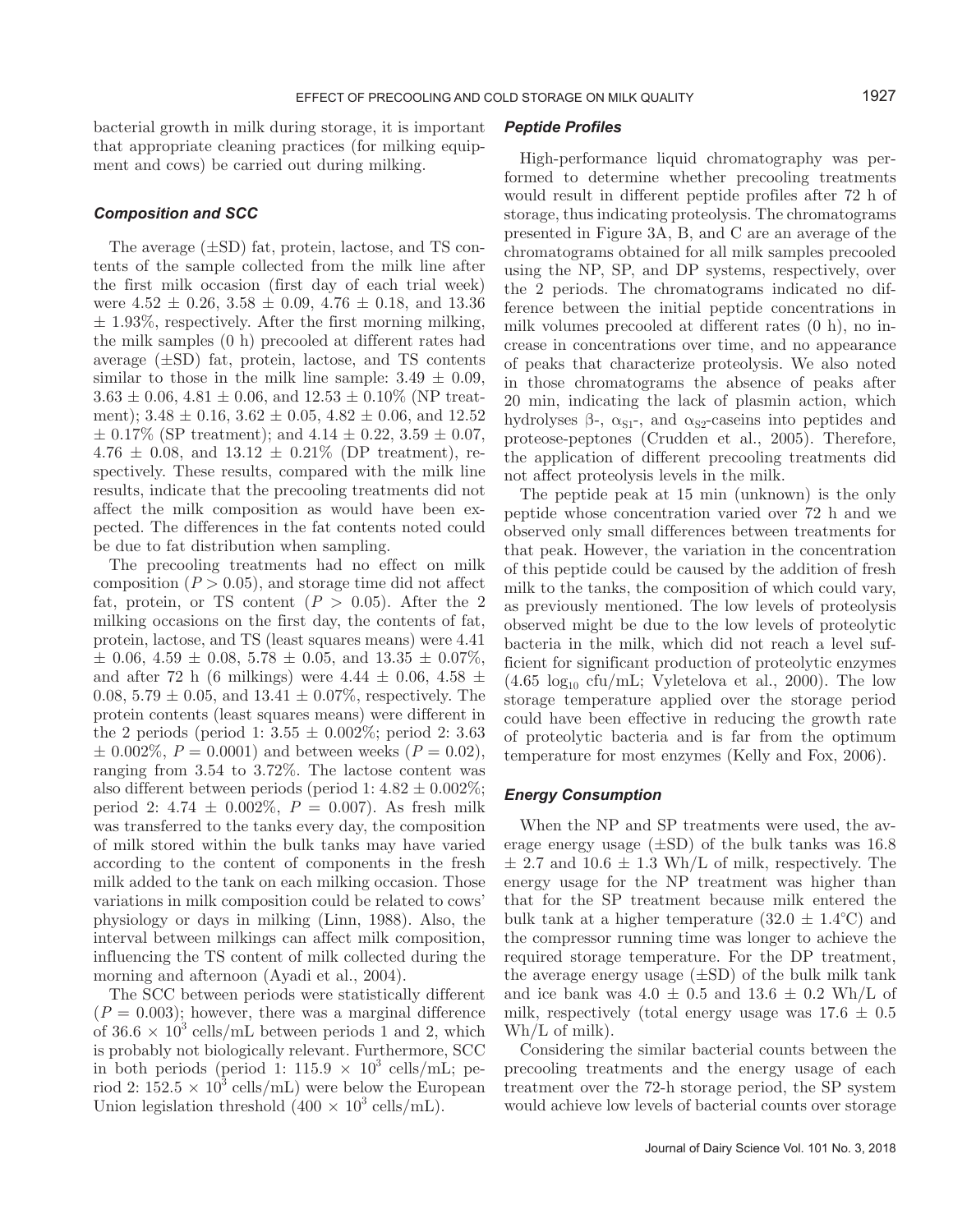

**Figure 3**. Separation of bovine milk peptides by reversed-phase HPLC (measured in absorbance units, AU). Chromatograms of samples precooled using (A) no plate cooler, (B) single-stage plate cooler, and (C) double-stage plate cooler and stored at 3°C are shown. Solid line  $= 0$  h; dashed line  $= 72$  h.

Journal of Dairy Science Vol. 101 No. 3, 2018

time and lower energy usage rates compared with the DP treatment. Energy usage was higher for the DP system than for the SP system because of the energy requirements to produce ice. However, this system could be recommended for farms in which an ice bank system is already being used for cooling milk within the bulk tank.

The energy consumption of each treatment is within the ranges reported by Shine et al. (2018), who surveyed 58 Irish commercial dairy farms regarding energy consumption at milking. In that study, the average  $(\pm SD)$  energy usages reported were  $12.68 \pm 5.20, 10.54$  $\pm$  2.55, and 14.94  $\pm$  5.45 Wh/L for NP, SP, and DP systems, respectively. The variation in results between studies could be due to the age of the bulk tanks, the size of the tanks, and how they were installed. The ice bank energy usage in the present study was similar to average usage reported in a survey of 25 Irish commercial dairy farms (13.0 Wh/L; Murphy et al., 2013) and similar to the average value reported by Upton et al.  $(2013; 19.2 \text{ Wh/L}, \text{range: } 16.0{\text -}21.8 \text{ Wh/L}).$ 

# **CONCLUSIONS**

The microbiological load of milk precooled at different rates did not differ statistically at 0 h or over the 72 h of storage, indicating no significant difference between the precooling treatments. No technologically relevant variations were observed in milk composition, and no considerable enzymatic activity was observed, possibly because of the good microbiological quality of the milk. This study suggests that the bacterial count and composition of milk are minimally affected when milk is stored at 3°C for 72 h whether the milk is precooled or not; however, milk entering the tank should have good initial microbiological quality. Regarding energy usage, the SP treatment required less energy than the other treatments to maintain an equivalent microbiological load in milk. Considering that the milk volumes undergoing the SP and DP treatments had the lowest bacterial counts over 72 h of storage, it may be beneficial and economical to incorporate the DP system on farms that already use an ice bank bulk milk tank and SP system on other farms. Precooling good quality milk with an SP or DP system and subsequent storage at 3°C for 72 h can maintain good microbiological and compositional quality of milk with reduced energy consumption.

# **ACKNOWLEDGMENTS**

The authors acknowledge the Teagasc dairy parlor staff involved in this study. The authors also acknowledge the Teagasc laboratory personnel, Jim Flynn and